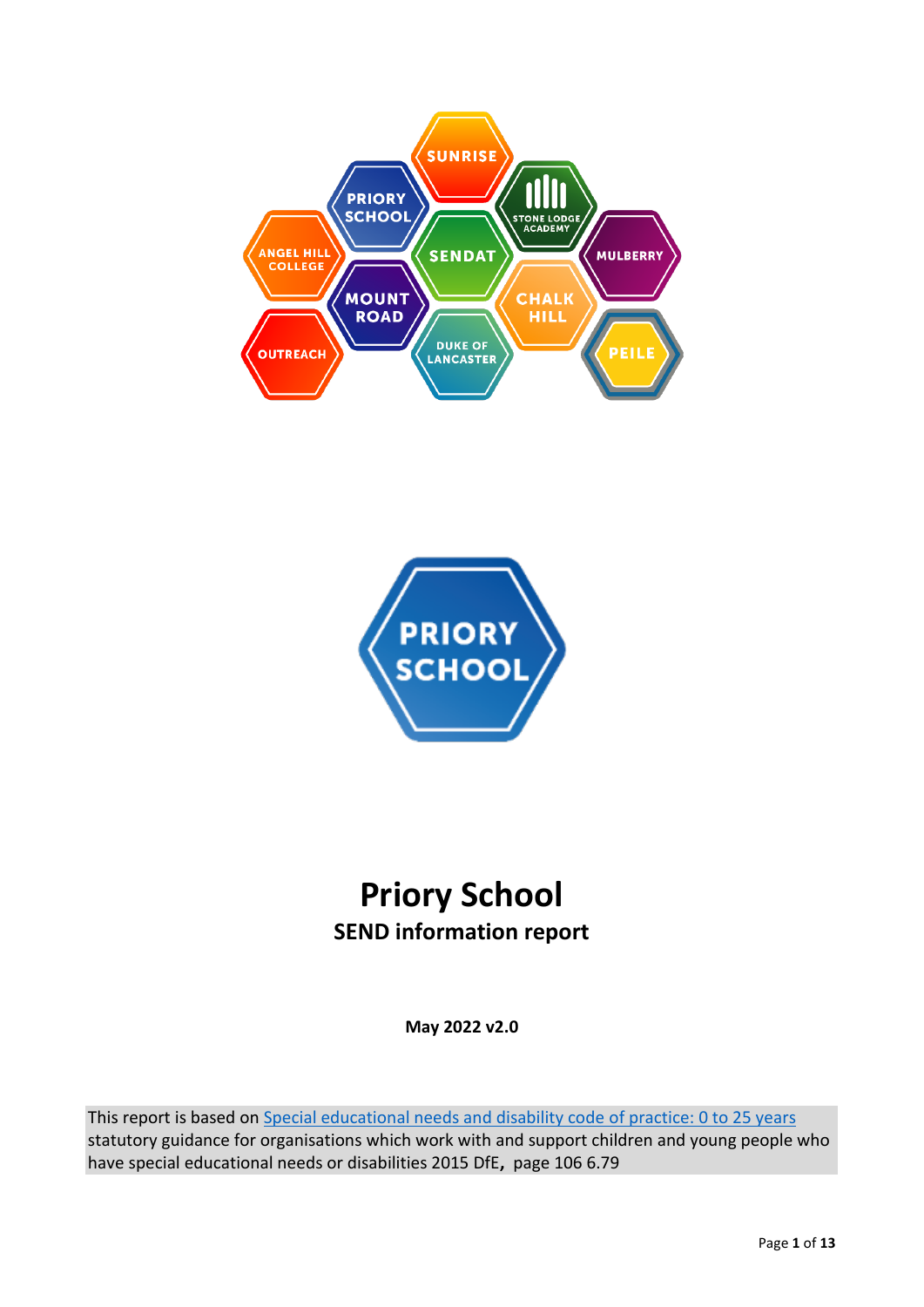## Contents

| Arrangements for supporting transition between phases of education and in preparing for |  |
|-----------------------------------------------------------------------------------------|--|
|                                                                                         |  |
| Adaptations made to curriculum and learning environment of students with SEND 8         |  |
|                                                                                         |  |
| Expertise and training of staff to support children and young people with SEND 9        |  |
|                                                                                         |  |
|                                                                                         |  |
|                                                                                         |  |
|                                                                                         |  |
|                                                                                         |  |
|                                                                                         |  |
|                                                                                         |  |
|                                                                                         |  |
|                                                                                         |  |
|                                                                                         |  |
|                                                                                         |  |
|                                                                                         |  |
|                                                                                         |  |
|                                                                                         |  |
|                                                                                         |  |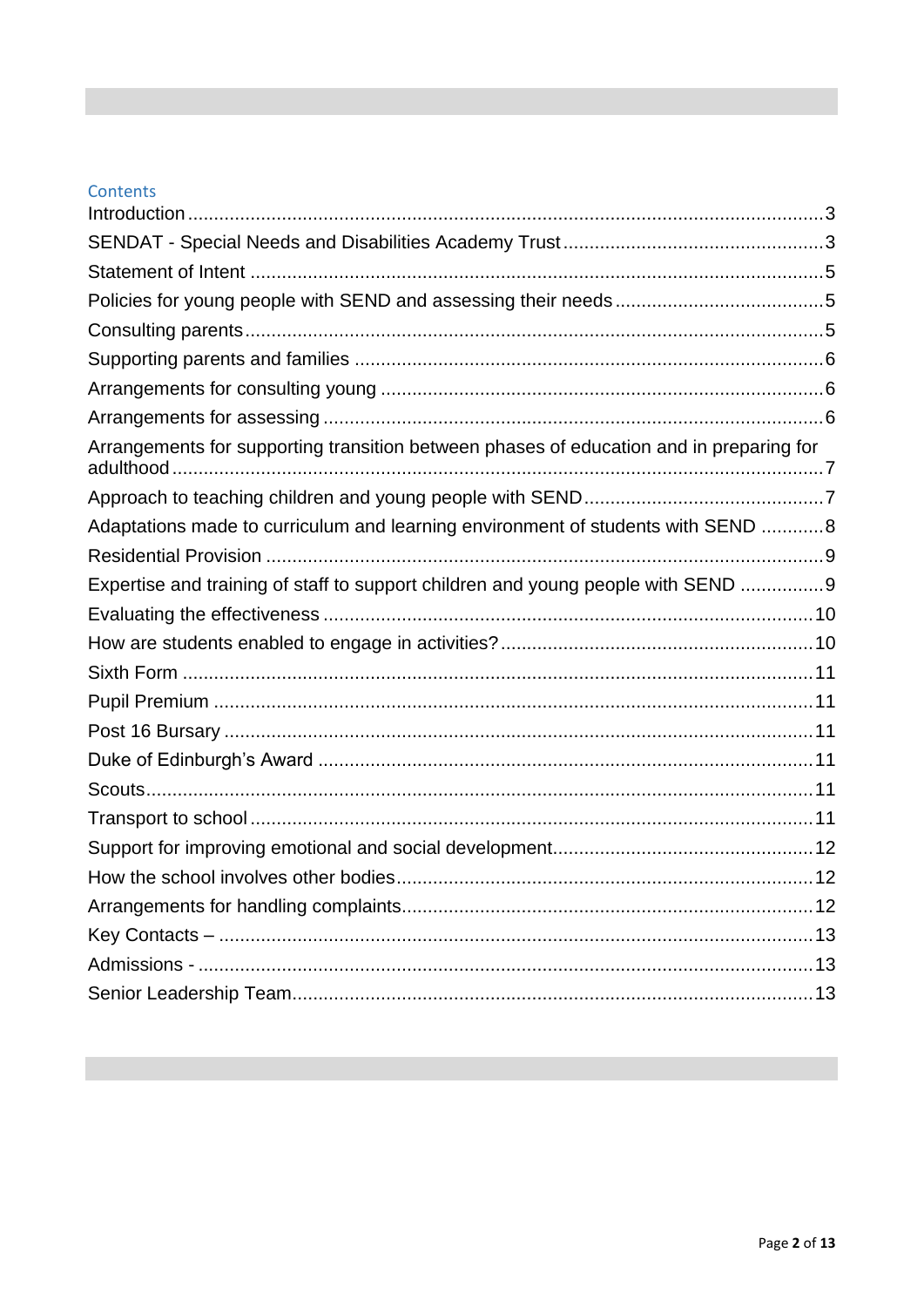## <span id="page-2-0"></span>**Introduction** - **Kinds of SEND provided**

Priory School is a special school for students with complex learning difficulties – also known as Complex Moderate Learning Difficulties (MLD). This includes, but is not exclusive to, those whose first barrier to learning and needs may be described as Cognition and Learning, including moderate autistic spectrum disorders (ASD), a track record of achieving progress at a slower rate than their peers, dyspraxia, global developmental delay, and a range of many other conditions.

The school takes students from year 1 (age 5) through to year 13 (age18). Currently there are 204 places which includes 25 Sixth Form places.

Additionally, Priory School has boarding facilities with 23 beds, Monday to Thursday evening. 40+ students access this boarding provision during the week and most stay for one or two nights.

Included in the above numbers are:

- 6 places at **Mount Road**, established in September 2016 on the Priory School site. This provision caters for students with autism and its primary aim is to achieve their successful return to mainstream schooling for their GCSE years. Admission to this provision is via the Local Authority.
- 6 places at Priory Aspire, Established January 2022. This part of Priory caters for students with co-occuring cognition and learning needs and SEMH needs.
- Angel Hill college, which is part of the 6<sup>th</sup> form provision at Priory. Angel Hill College is the green pathway for post 16 students.

## <span id="page-2-1"></span>**SENDAT - Special Needs and Disabilities Academy Trust**

SENDAT's purpose is to support and develop specialist provision both in the local area and more widely across the county. For more information visit [https://sendat.academy](https://sendat.academy/) SENDAT supports the growth of other specialist provisions, including:

- Chalk Hill Sudbury. Residential Pupil Referral unit for students in Key stages 2 and 3 <https://sendat.academy/chalkhill/>
- Duke of Lancaster Opened January 2022, new special school in Fakenham for students with communication and interaction difficulties. <https://sendat.academy/dukeoflancaster>
- Priory School in Bury St Edmunds is a founder sponsor of SENDAT (Special Educational Needs and Disabilities Academies Trust). Priory is a special school for students with complex MLD. It has 204 places from 5-18 (including sixth form) and 23 residential places.<https://sendat.academy/Priory/>
	- o Mount Road is a specialist class for students with ASD and challenging behaviour. The class is based at Priory school.
	- $\circ$  Priory Aspire is additional space for students who have difficulty with groups and mixes of children. Usually with co-occurring MLD and SEMH. This unit opened in January 2022.
	- o Angel Hill College (AHC) for young people 16-25yrs with SEND. <https://sendat.academy/angelhill/>The main purpose of AHC is to support the successful transition of its students into mainstream further education.



**OUN**<br>ROAD

**ENDA**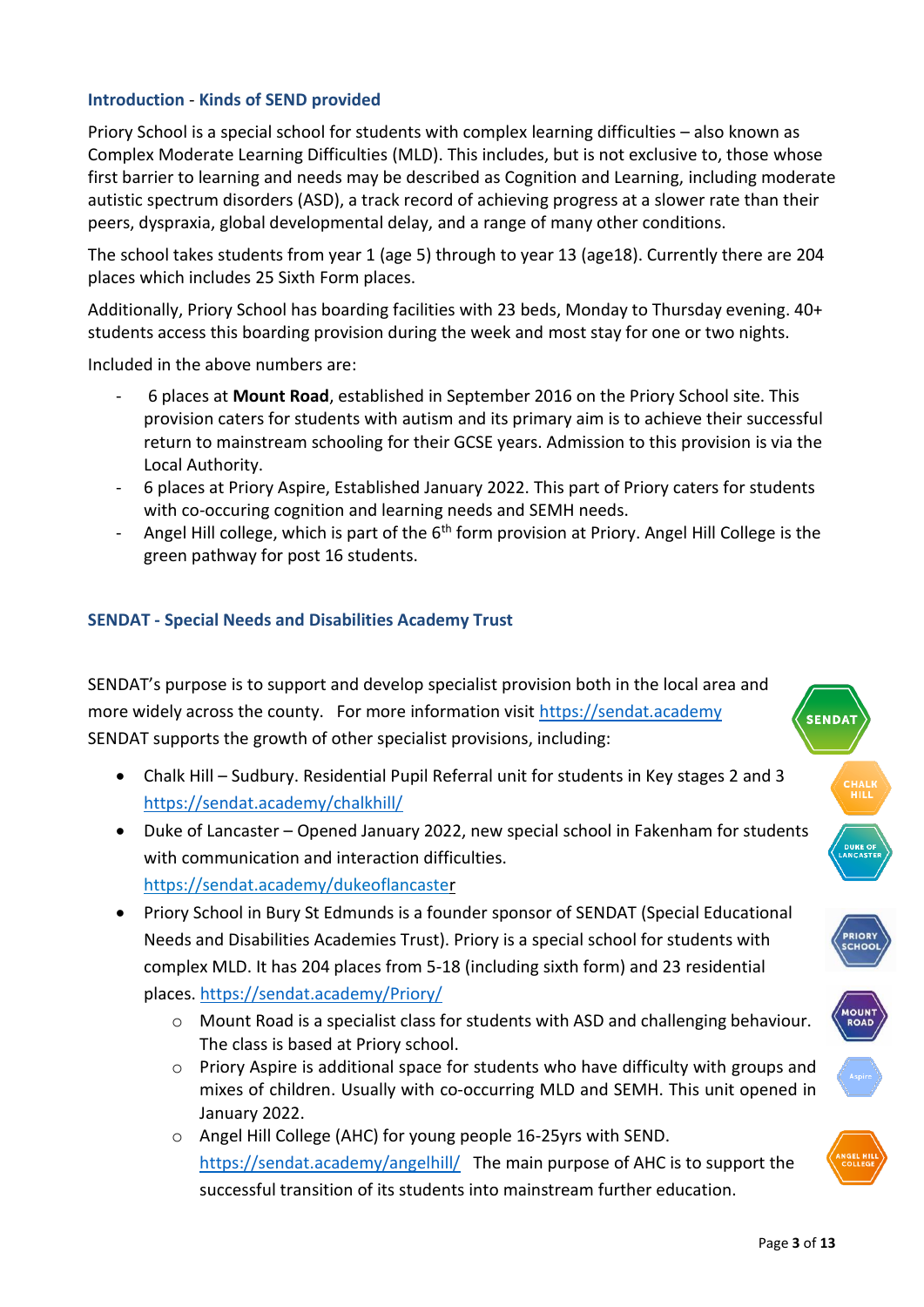- Stone Lodge Academy in Ipswich has 175 students ages 5-16 with complex MLD. [Https://sendat.academy/stonelodge/](https://sendat.academy/stonelodge/)
- Sunrise Academy joined SENDAT 1<sup>st</sup> April 2022. Sunrise is based in Lowestoft and works with students with Social, Emotional, and Mental Health needs. <https://sendat.academy/sunrise/>
- Mulberry Opened September 2021, working in partnership with John Milton Academy Trust. Two Key stage 2 classes at Mendlesham Primary and Two classes for secondary ag students at Stowpland High School. For students who need some additional support but not a full special school place.<https://sendat.academy/mulberry/>
- Peile- Opened September 2021, working in partnership with Chantry Academy and the Active Learning Trust. Two classes for secondary age students at Chantry High School. For students who need some additional support but not a full special school place. <https://sendat.academy/peile/>
- SENDAT Outreach providing support to mainstream schools. For further information please visit <https://sendat.academy/outreach/>

# **SENDAT provision supports students and families across Suffolk and Norfolk**

**For more information visit [https://sendat.academy](https://sendat.academy/)**



IIII



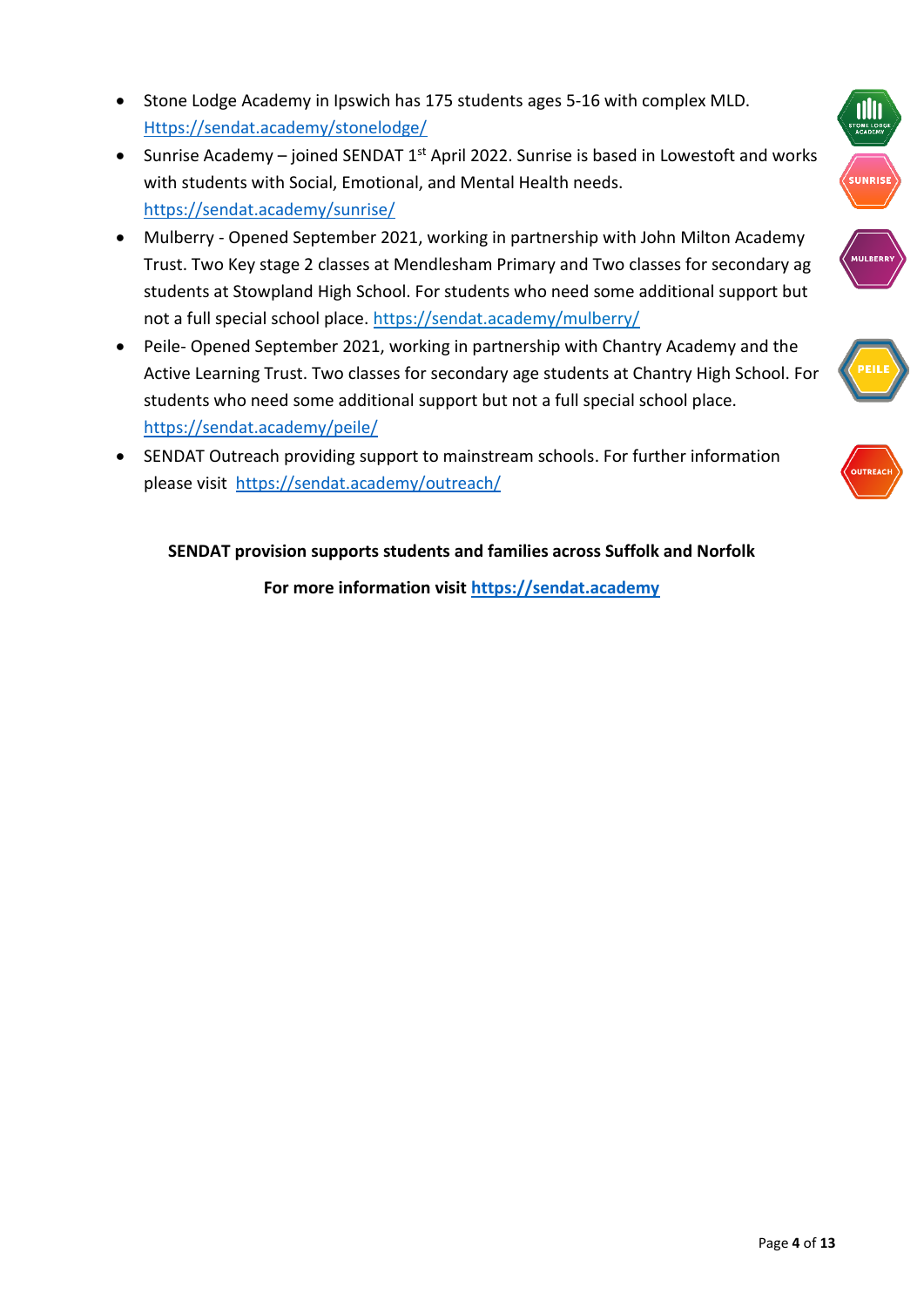## <span id="page-4-0"></span>**Statement of Intent**

- Our vision is to develop well-rounded individuals who can go forward into their adult lives prepared for the work environment and capable of being independent and productive citizens.
- We believe that high quality education is best achieved when the needs of each individual pupil – social, emotional, spiritual and educational – are considered to be paramount. Through focusing on pupils as individuals, we will aim to tailor challenging and enjoyable educational programmes to directly meet their needs and to truly personalise learning.
- We will work with each pupil, their parents / carers and other professionals to understand, and work to overcome, each pupil's particular barriers to learning, so they can achieve their full potential within a secure and caring environment.
- We will develop our capacity as a special academy school to enhance the range of experiences available to our pupils and offer them increasing opportunities for personal, social, intellectual and physical development through both our day and residential provision. Linked to this, we will continue to work with the wider community to ensure Priory School has central place within it.
- We believe that improving the quality of education will be an ongoing process which involves monitoring, reflection and evaluation, leading to enhancement of best practice. We embrace the use of new technology to provide new opportunities for learning and teaching.
- We intend to ensure that SENDAT will continue to play a significant role in promoting the development of special needs locally, regionally and nationally
- We promote politeness and mutual respect towards all members of our community and are fully committed to promoting disability equality.

### <span id="page-4-1"></span>**Policies for young people with SEND and assessing their needs**

Our policies are available for download from the Trust website [https://sendat.academy.](https://sendat.academy/) Links are available from the school website.

## <span id="page-4-2"></span>**Consulting parents of children with SEND and involving them in their child's education**

We recognise that most parents live too far away from school to bring their child to and from school. This can mean that parents can feel more disconnected from school. The Home-School diary is a key form of communication. This is further supported with:

- Newsletters are available from our Arbor parent portal and printed copies can be sent home on request
- Website<https://sendat.academy/priory/>
- Priory School Facebook: [www.facebook.com/pages/Priory-School/1404918293071789](http://www.facebook.com/pages/Priory-School/1404918293071789)
- Arbor parent portal and email is our main method of communication with all parents
- Class Dojo mobile app and website is used widely in the school

All students and their families will receive a termly report on progress which contains information about effort and progress in all subjects as well as progress towards achievement as outlined in the Education Health Care Plan (EHCP). This is followed up by a consultation evening with staff which also provides opportunities to meet with college provision, a range of services and other providers of support for children and families.

There are 4 formal points of consultation: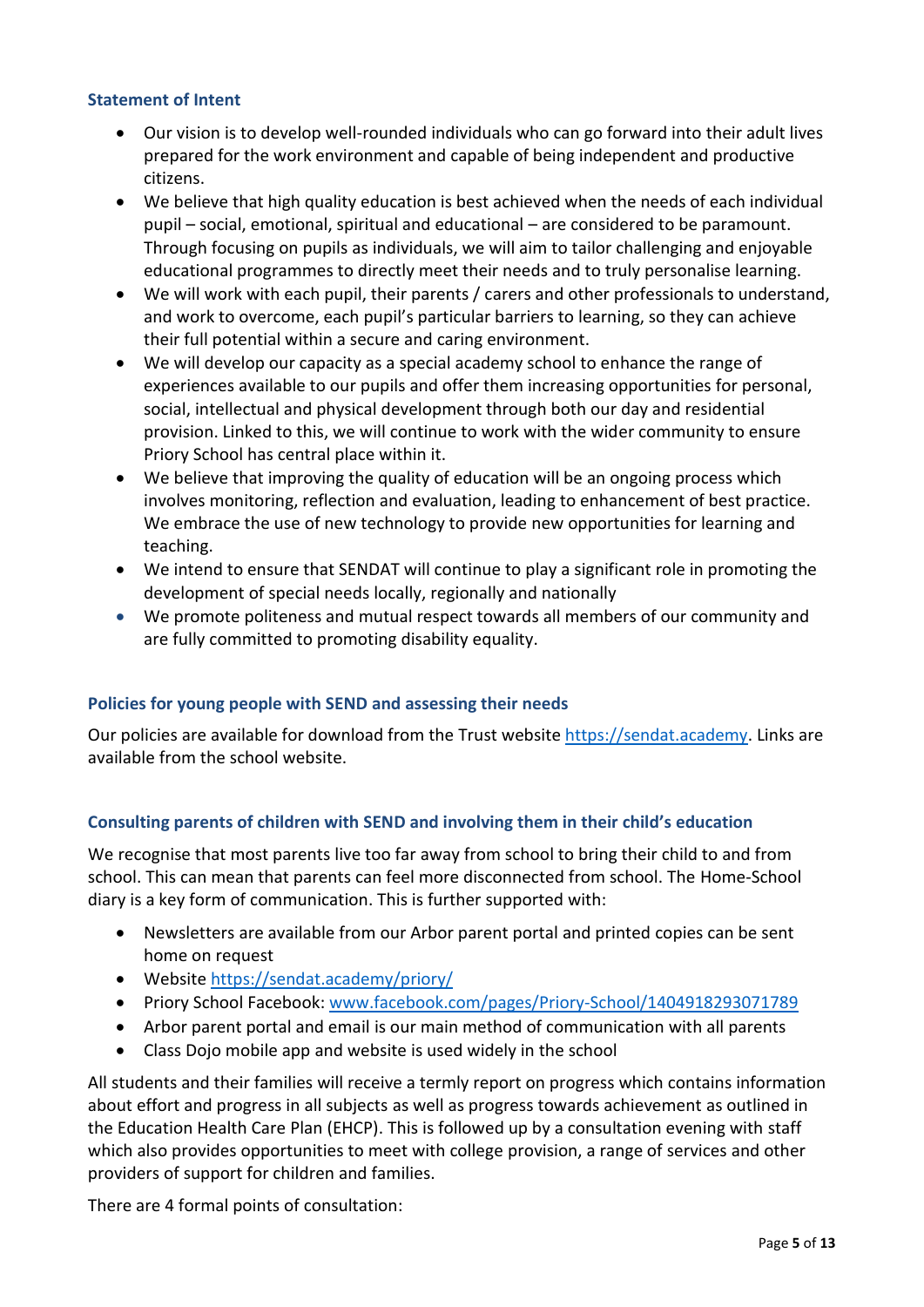- Parent and Carer Consultation evenings 3 times a year
- Annual review of Education Health Care (EHC) plan

We welcome consultation and discussion outside these times. Parents and carers are welcome to contact the school office. Staff may not be able to take phone calls immediately, but they will get back to you or you will be able to make an appointment to speak with staff.

School phone number: 01284 761934

## <span id="page-5-0"></span>**Supporting parents and families**

We understand that having a child with additional needs can often be challenging. We arrange sessions for parents to meet other parents in an informal manner. Sometimes these sessions have a presentation or discussion led by school or invited agencies and, at other times, there is a more open forum. The Family Support Team organise these sessions, usually once a term.

## <span id="page-5-1"></span>**Arrangements for consulting young people with SEND and involving them in their education**

Students are consulted and involved in their education through:

- The students are supported and encouraged to take an active part in their annual review meeting. Occasionally, it is not appropriate due to the nature of their needs.
- All students complete a one-page profile that supports their views at the review meeting.
- The School Council meets regularly and is represented by every class. The class representatives are voted annually and a School Council Leader is voted in by students following the establishment of the council.
- The School Council meet with the Catering Team manager. They discuss menu options and new ideas brought forward by the students.
- Older students have opportunities to make options about which courses to study and Moving into Adulthood plan is integral to the learning and part of the annual review.
- Activities during breaks are led by the Playleader Team and there are after school activities which students have the choice to take part in.
- There is also a Residential Council which meets regularly. All students accessing boarding take part in the feedback meetings and discussions on a regular basis.

### <span id="page-5-2"></span>**Arrangements for assessing and reviewing student progress towards outcomes**

Students are formally assessed three times a year and presented to families as a developmental report. The progress is discussed with parents and carers at consultation evenings and annual reviews based on the Individual Learning Plan (ILP).

Class teachers, subject teachers and Key Stage leads all monitor the progress of students. If they are concerned about progress, they will discuss this with other members of staff and interventions will be agreed.

Individual Learning Plans (ILP) set small steps of aspirational progress termly for students. These are reviewed regularly and discussed at the Annual Review meeting and parents and carers are able to contribute ideas and targets to this document. The targets are described for the year, but are flexible to respond in any changes in progress or circumstances. These can be discussed at consultation evenings or by appointment.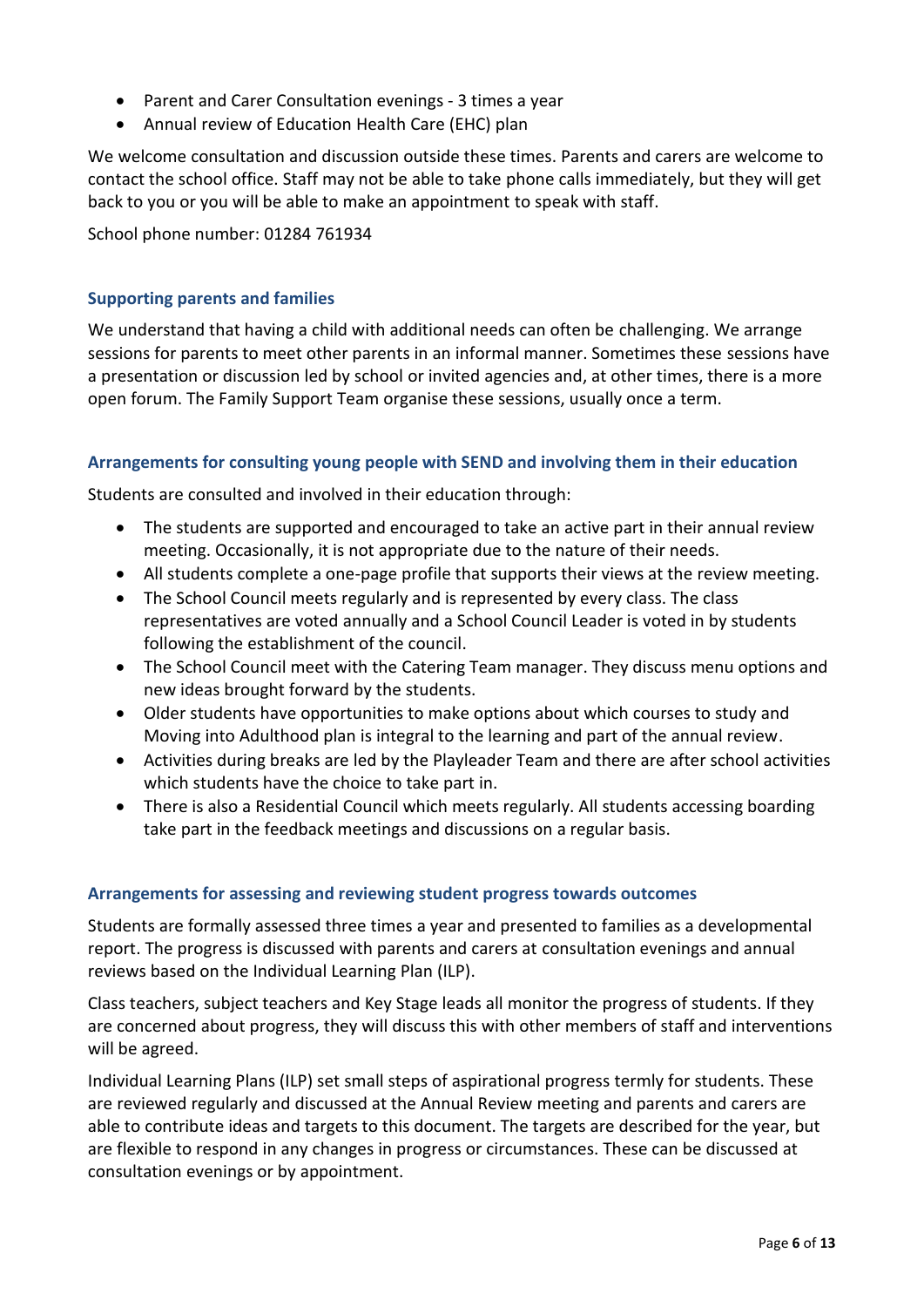## <span id="page-6-0"></span>**Arrangements for supporting transition between phases of education and in preparing for adulthood**

As young people prepare for adulthood, outcomes should reflect their ambitions, which could include higher education, employment, independent living and participation in society.

We understand that students moving class, key stage or to other provision can feel anxious and are apprehensive about changes. For all new students to the school, we offer transition arrangements that include our staff visiting new students in their present school, visits to Priory School with parents and often with staff from the school and also taster sessions. *In exceptional circumstances, like the recent pandemic, we may not be able to accommodate visits to other provisions or on-site visits but have added a range of videos to the school website to help support developing an awareness of the school environment.*

Students moving between key stages experience a transition package including taster lessons with new teachers and tours of the learning areas. The last week of the summer term is our Transition Week when all students move to their new classes in preparation for September.

From Year 9 (age 14) the annual review meeting includes the development of a transition plan known as Moving into Adulthood Plan. This is drafted in consultation with the student and their parents or carers. The school offers work experience placements in KS4 (Year 10 and 11) and in the Sixth Form. These placements give students opportunities to try working in grown-up environments tackling real job tasks. These are organised on an individual basis and support is organised as appropriate.



Priory works closely with post 16 providers and especially with West Suffolk SUFFOLK College with whom we are also closest to geographically. In recognition that COLLEGE our catchment area is very large, we also encourage students and their families to look at other colleges including Suffolk New College, Suffolk

Rural at Otley, Easton College, Cambridge Regional College and other provisions as appropriate.

We work closely with the various organisations who are able to provide impartial advice to students and families.

Occasionally teachers and other professionals may feel that Priory School is not best at meeting the needs of an individual student. This will be discussed with parents and carers at an early stage. If there is agreement the school may work with the Local Authority to plan more suitable provision. This is managed through the annual review processes and always takes into account the views of parents or carers. Where a student moves from Priory School to another provision, we will work closely with the new provision to provide opportunities for safe and supported transition.

## <span id="page-6-1"></span>**Approach to teaching children and young people with SEND**

There are many approaches that staff use and the school continuously explores the latest research and innovative ways of engaging with and teaching students. There are some basic elements which characterise teaching and learning at Priory School and these include:

- Small classes, usually between 8-12 students
- High ratio of staff to students, usually 1 teacher and 1 support assistant per class
- Differentiation of the lesson content, resources and teaching so that those more able are stretched and those who need more time to consolidate are equally catered for
- Small steps in learning are planned so that students can quickly recognise their achievements and confidence that they can be successful in learning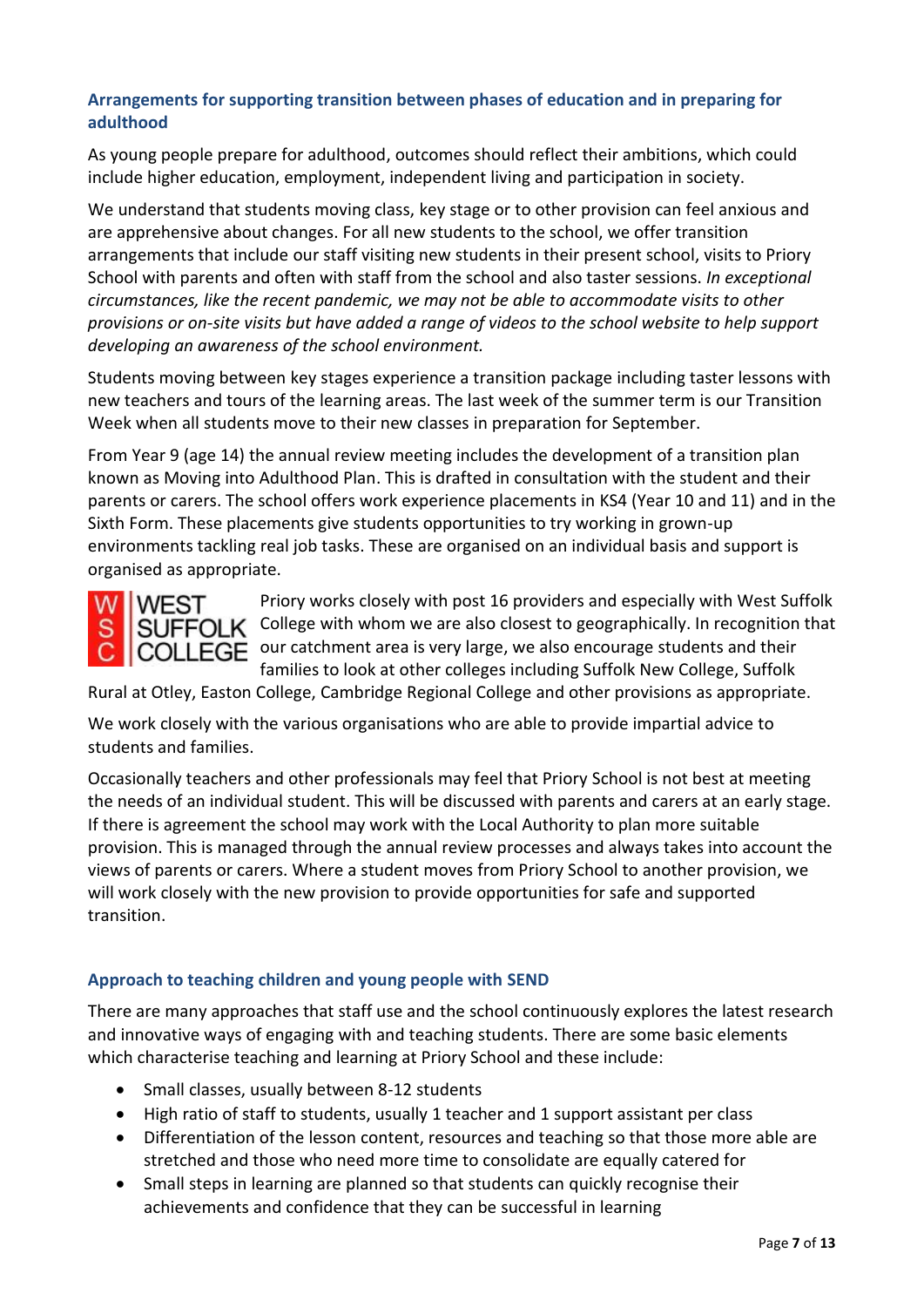- Consolidation/repetition of learning, usually in different contexts or situations that gives students the opportunity to demonstrate what they have learnt, or indicate that they require more support
- Assessment, which is ongoing, consistent and provides constructive feedback to inform the next steps in learning
- Equality of access to the curriculum and activities. We have a 'can do' attitude and work to support students engaging with everything the school provides. This includes performing arts, a variety of school-based extra-curricular activities and trips and visits (including residential trips and trips abroad)
- The school has gained the Trauma Informed School award (March 2022) which recognises the approaches and support given to students and their families by staff

## <span id="page-7-0"></span>**Adaptations made to curriculum and learning environment of students with SEND**

Staff constantly review the curriculum to check it is appropriate for the cohort of students' needs. The philosophy is one of "stage, not age" where we aim to deliver the curriculum that is most appropriate for the current learning needs.

The curriculum has a strong emphasis on developing life skills:

- Reading and writing, functional literacy
- Maths skills, functional numeracy especially telling the time and use of money
- Independence, developing ways to do more for themselves and keep themselves safe

The school was purpose built as a Special School in the 1973 but the profile of students has changed significantly. It is built into the side of a hill and has many steps. A few of the teaching spaces are wheelchair accessible, but the majority are not.

All classrooms have interactive screens or whiteboards and some have active sound systems to aid listening and concentration.

Specialist facilities and equipment:

- Science Lab
- Art/DT room
- 3 Computing rooms
- Food studies room
- Gym
- Sensory room
- Outside play areas hard surface and grass
- Greenhouse and polytunnel
- Library
- Skills Centre and Conference room

Some staff are able to sign using Makaton. We make use of software packages such as Communicate in Print and Clicker which use symbols or images to support as well as having speech feedback.

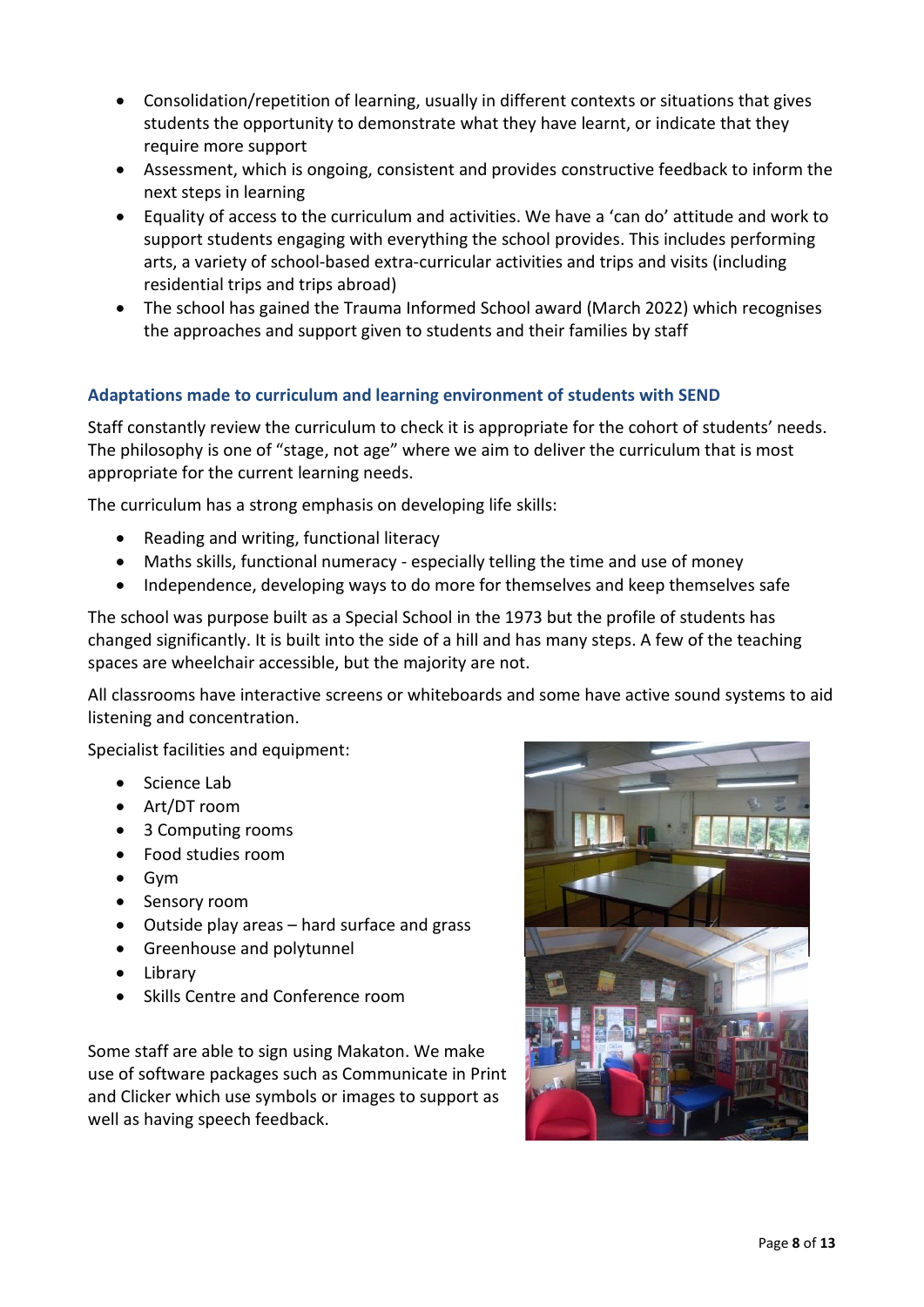## <span id="page-8-0"></span>**Residential Provision**

Priory School is one of the few special schools in Suffolk with its own residential provision. The boarding provision is inspected every year by OFSTED and has been judged as outstanding for more than 10 years. There are 23 beds, with occupation from Monday to Thursday night. Very few students board all week but most access 1 or 2 nights residential provision. This means that between 40-50 students from across the school can benefit from one or more nights boarding across the week.

The boarding provision does not appear in EHC plans. It is negotiated with the school and parents and with the local authority. Boarding is identified for specific reasons. These are many and various but include:

- Work on independence and life skills
- Supporting personal hygiene and care
- Supporting the engagement in after school activities cycling, canoeing, Scouts, etc.
- Supporting attendance
- Children in the care of the Local Authority and in need of some additional support
- Some students link after school where they stay for an activity and a meal before going home. This arrangement supports social integration and may also support transition to staying a night in residence

Further information about the residential provision and the offer can be found on the school website <https://sendat.academy/priory>

<span id="page-8-1"></span>**Expertise and training of staff to support children and young people with SEND** including how specialist expertise will be secured.

Priory School caters for a broad range of learning needs. As such, staff have a broad range of skills to work with students. Teachers are qualified and most have considerable experience of teaching. All staff receive a structured programme of training which is part of the ongoing training through the professional development training days and through the appraisal system they can access other relevant areas of training. The School Development Plan sets out the main themes of training for staff. Where a new condition or need arises, training is delivered to staff as appropriate.

Training may be:

- In-house as part of ongoing work
- During staff meetings
- During Professional Development Days
- Locally sourced within the county
- National training
- International training, where we have been able to secure additional funding, training has on occasion taken place in Europe.

Additional and specialist expertise links include access to trained therapists:

- Occupational therapy (OT)
- Speech and Language Therapy (SALT)
- Physiotherapy (Physio)
- Educational Psychology (EP)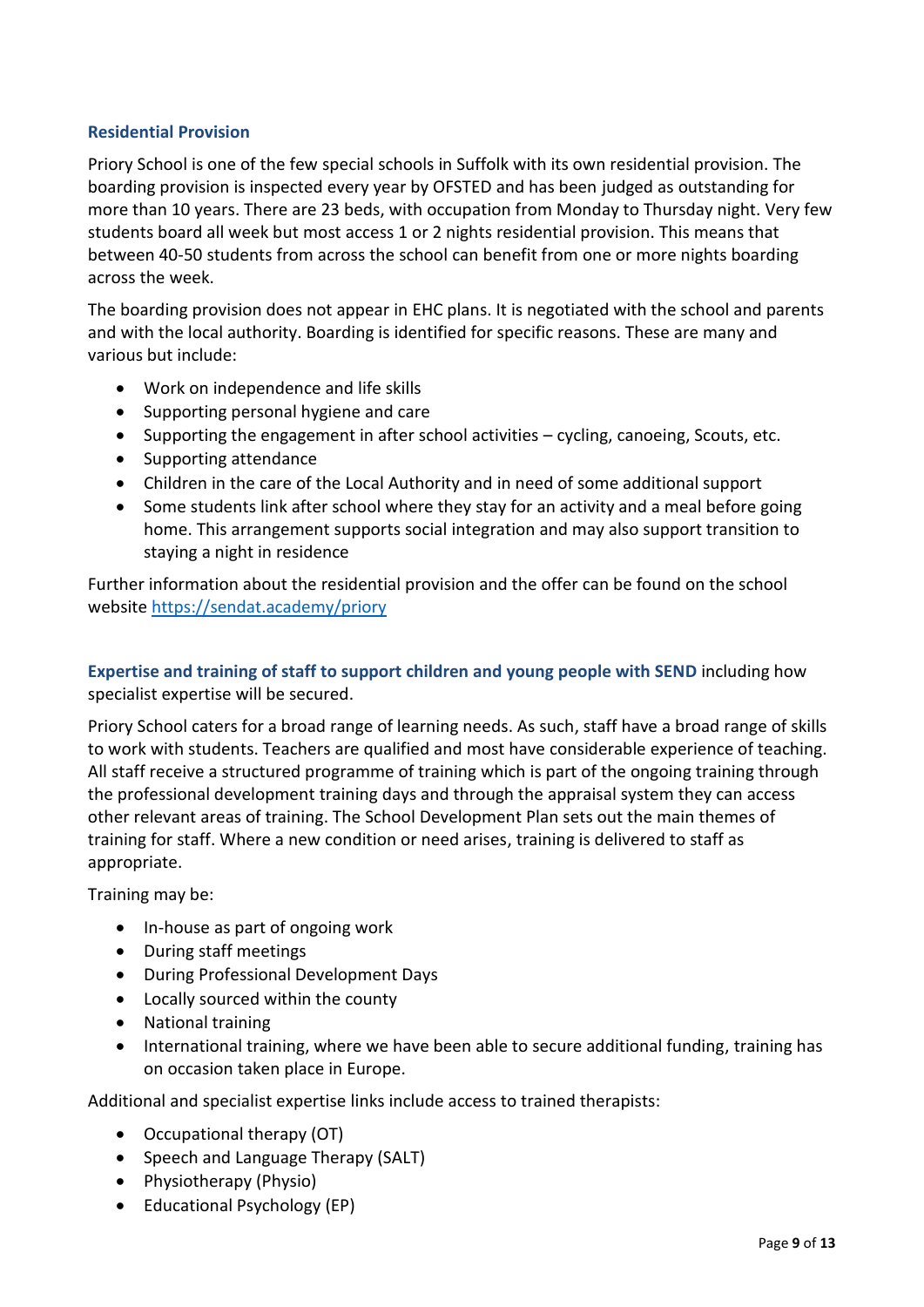- Child and Adolescent Mental Health Service (CAMHS)
- Social Care
- Disability Nursing Team and the Behaviour Support Nursing Team
- Local Authority specialist advice

## <span id="page-9-0"></span>**Evaluating the effectiveness of the provision made for children and young people with SEND**

As all students at Priory School have an EHC plan, the effectiveness of the whole school reflects the quality of SEND effectiveness.

Priory has robust systems at all levels to reflect on and evaluate the effectiveness of the provision. This runs through from teachers to senior leadership and governance.

We are proudly part of SENDAT, a multi academy trust. Governance teams are well trained and informed. Directors are responsible for the whole SENDAT Trust. The Priory School Local Advisory Board (LAB) is delegated responsibility for the curriculum and standards. Full details of Governance teams are available on our websites https://sendat.academy and <https://sendat.academy/priory>

Member of governance receive regular reports including half-termly detailed reports, School Self Evaluation and the Trust Development Plan which includes each separate provision of the Trust.

The SENDAT Trust engages consultants as appropriate to provide impartial advice.

### <span id="page-9-1"></span>**How are students enabled to engage in activities?**

There is a broad range of activities available and careful consideration is given to ensure that there are engaging physical activities for students who do not normally enjoy physical activity. The curriculum is supported with many educational visits. These are local, national and European-wide opportunities. *In exceptional circumstance, like the recent pandemic, not all activities have been able to go ahead.*

Where activities and visits are directly associated with the curriculum they are provided at no charge.

Where activities are enrichment, additional to the curriculum provision, parents and carers may be asked for a contribution. Please see our Charging and Remissions Policy for more information.

We have a strong belief in offering residential experiences.

Examples of activities and visits include:

- KS2 overnight camp
- KS3 residential camp
- KS4 visit to France
- KS3-5 Wales trip (including students from other special schools in the locality)
- Sixth Form transition residential
- Lunch time and afterschool clubs
- Cycle training and Cycle 100 Challenge
- Work experience
- Independent travel training
- Museums
- Parks
- Sporting competitions (football, athletics, swimming, boccia, etc)
- Local businesses
- Canoeing
- Sailing
- Horse riding
- Swimming
- Orienteering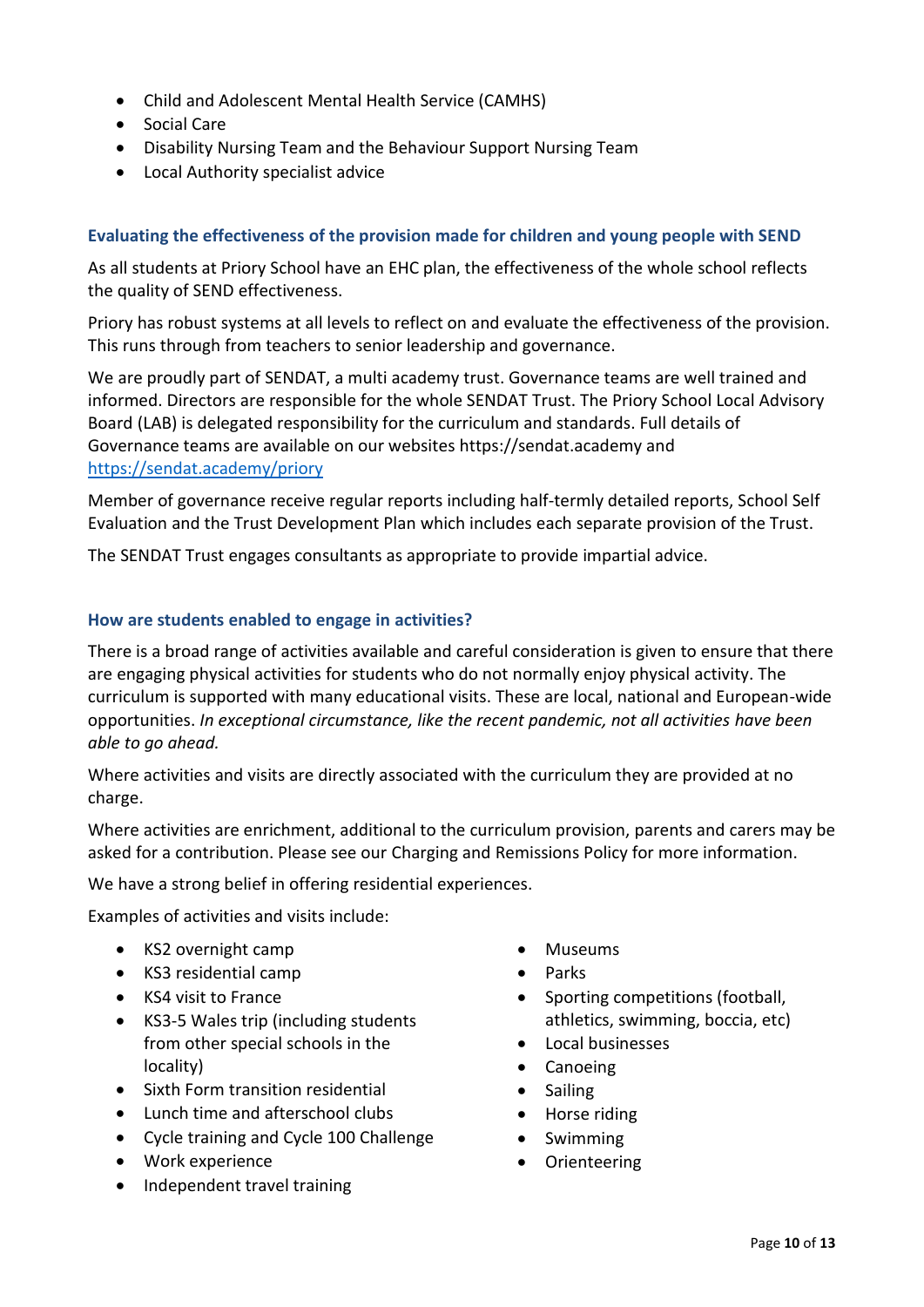### <span id="page-10-0"></span>**Sixth Form**

Priory School has 25 places in the Sixth Form. Red Pathway is catered for on the school site and the Green Pathway at Angel Hill College which is run a short distance from Priory School. Students usually stay one year but there is provision for two years for some who may need additional time before accessing college or other provision. The curriculum is focused on:

- Functional Skills in literacy, numeracy and computing
- Art, media and culture
- Independence programmes
- Work Experience
- Duke of Edinburgh Award

A detailed prospectus is available on the Priory School website: [https://sendat.academy/priory/](http://www.priory.sendat.academy/)

### <span id="page-10-1"></span>**Pupil Premium**

Priory School makes good and innovative use of Pupil Premium funding. It supports many trips, additional resources and training. It also covers the cost of free school meals. There is a detailed report available on the website.

#### <span id="page-10-2"></span>**Post 16 Bursary**

Where students are eligible for the Post 16 Bursary, the school uses this to support activities and equipment within the Sixth Form, including providing use of a laptop, school meals, residential trip, Duke of Edinburgh Award and activities.

#### <span id="page-10-3"></span>**Duke of Edinburgh's Award**

Priory School offers the Duke Edinburgh's Award Scheme to all students in key stage 4 and Sixth Form. At key stage 4 students do have to opt in and pay the registration fee. The expeditions are usually carried out by canoe on rivers in Suffolk. The school offers Bronze, Silver and Gold awards to students.

#### <span id="page-10-4"></span>**Scouts**

Priory School runs its own Cub pack and Explorer Scout unit - Atlantis. This is open to any young person aged 8-10 years for cubs and 14-18 years for explorers and runs on a Thursday evenings straight after school. The cub pack and Atlantis Unit is fully included and supported by the Bury District Scouts.

#### <span id="page-10-5"></span>**Transport to school**

Transport may be provided by the Local Authority. Vertas organises taxi routes and provides all our home to school transport. The LA policy also details the arrangements for students with SEND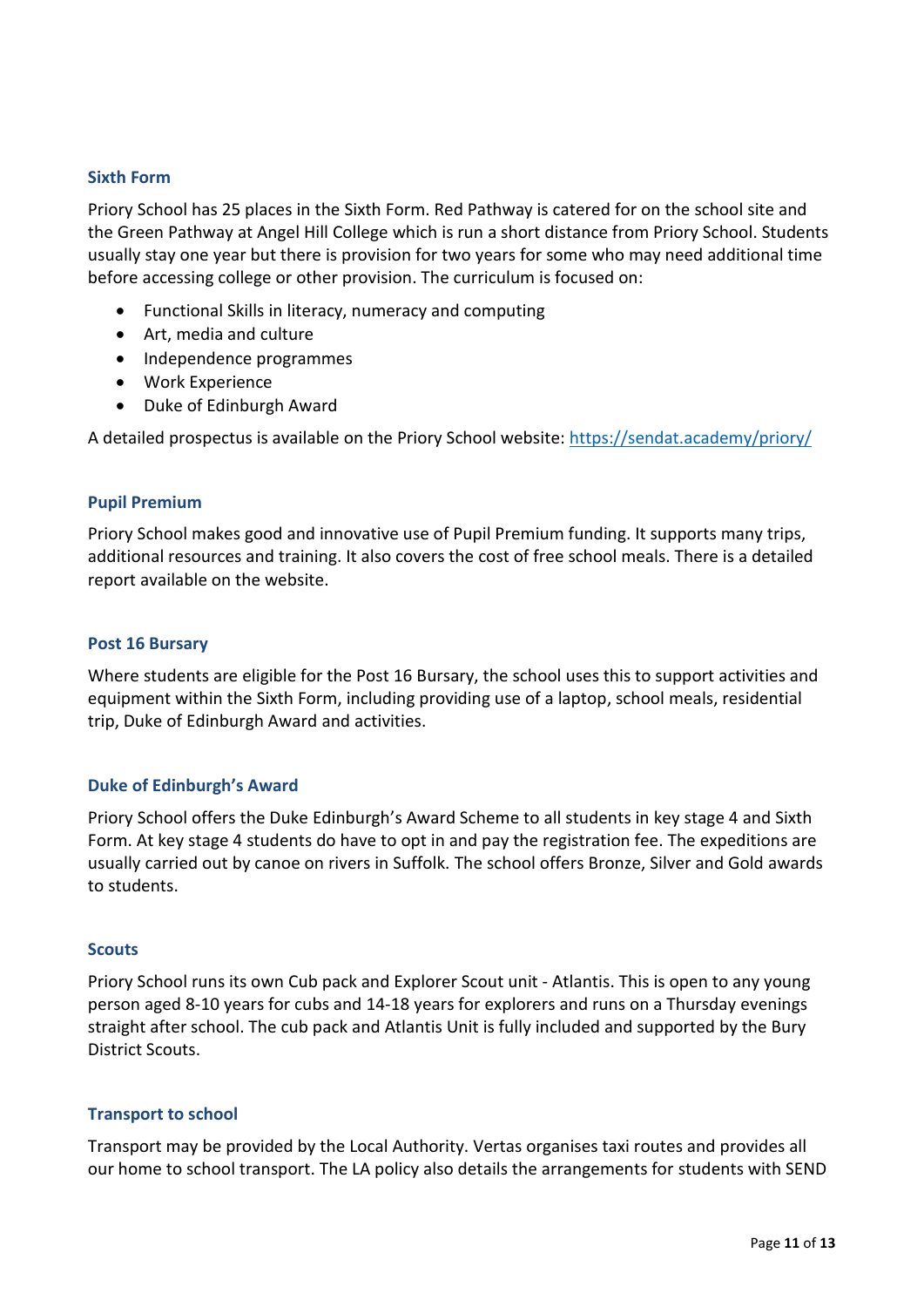and includes post 16 travel. Please see their policy. [http://www.suffolkonboard.com/home-to](http://www.suffolkonboard.com/home-to-school-transport/)[school-transport/](http://www.suffolkonboard.com/home-to-school-transport/) 

#### <span id="page-11-0"></span>**Support for improving emotional and social development**.

This includes extra pastoral support arrangements for listening to the views of children and young people with SEND and includes measures to prevent bullying.

All students receive PSHE (Personal Social Health Education) and, in addition, they have weekly tutorial time. The smaller class sizes means that all staff have time to get to know students well and support them appropriately.

Staff training is updated regularly and includes safeguarding issues. There is a clear system for referring students for further support. Initially, in-house support (also known as early help) which may include additional mentoring time with the tutor, time with nurture staff, emotionallyavailable or Trusted Adults and support from the Head of Care and Safeguarding Leads along with the Family Support Team. All staff receive training for Trauma Informed practices. The staff daily briefing offers opportunities for sharing concerns and highlighting students who may need additional support or care.

All staff are vigilant for any signs of bullying and this is taken very seriously at all levels. For example, break times are led by Play Leaders who deliver a structured programme for those students who require additional support to socialise appropriately. Activities are planned weekly and include physical and thinking play.

<span id="page-11-1"></span>**How the school involves other bodies**, including health and social care bodies, local authority support services and voluntary sector organisations.

Priory School works very closely with a range of other professionals. Safeguarding is of the highest priority. All the Senior Leadership team take active roles to ensure robust safeguarding measures and procedures are applied consistently. The Safeguarding leads take the lead role in working with social care alongside the Family Support/Medical Lead.

The Executive Headteacher is the designated teacher responsible for Looked After/Children in Care and ensures that these students are not disadvantaged and that regular reporting to the Virtual Head takes place.

### <span id="page-11-2"></span>**Arrangements for handling complaints**

Priory School and the SENDAT Trust wish to resolve issues at the earliest possible point and senior staff are available for appointments if you wish to discuss anything.

In the unlikely event that issues cannot be resolved the school has a complaints policy that can be downloaded from the website.